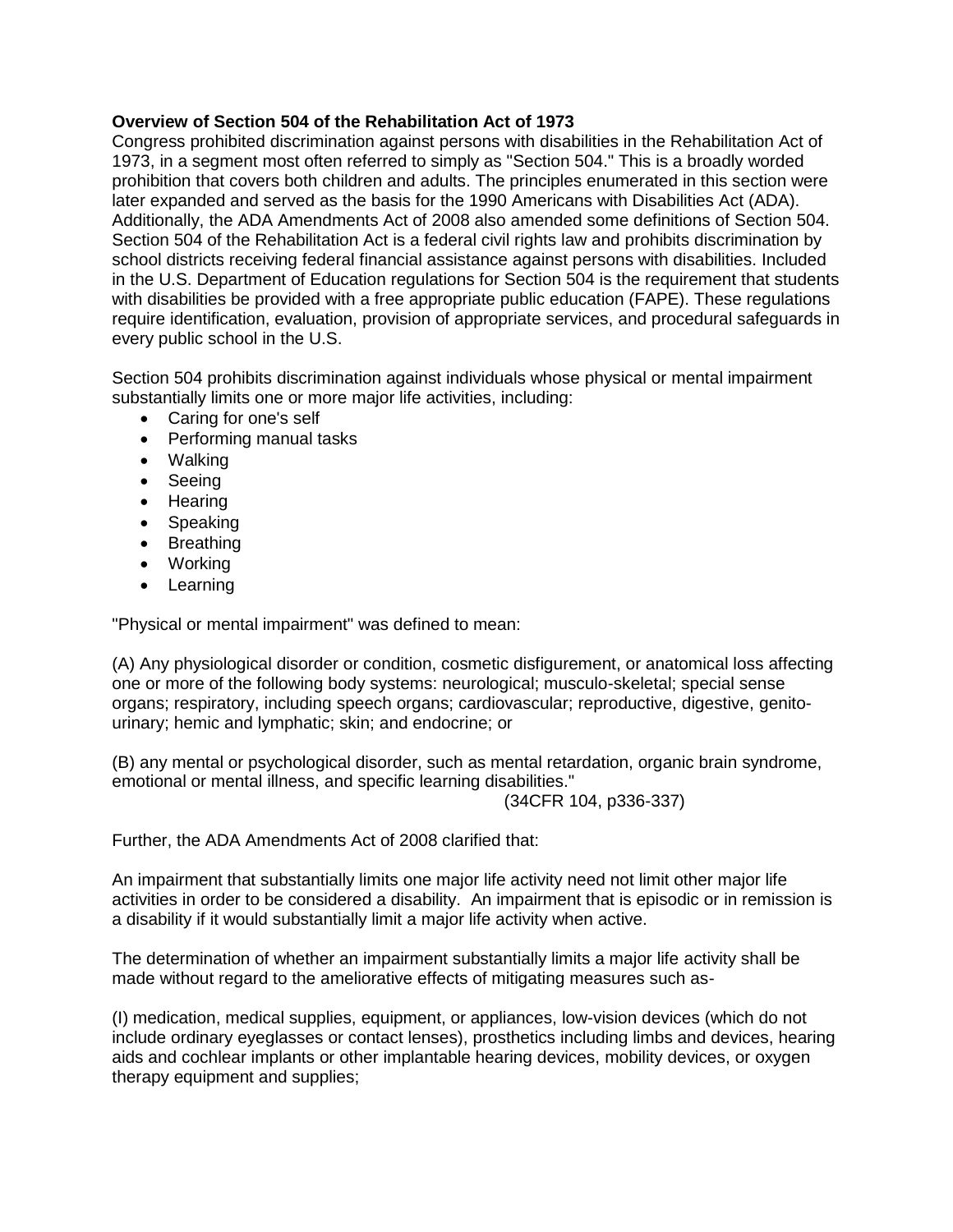(11) use of assistive technology;

(111) reasonable accommodations or auxiliary aids or services; or

(IV) learned behavioral or adaptive neurological modifications.

(ii) The ameliorative effects of the mitigating measures of ordinary eyeglasses or contact lenses shall be considered in determining whether an impairment substantially limits a major life activity.

(iii) As used in this subparagraph-

(I) the term 'ordinary eyeglasses or contact lenses' means lenses that are intended to fully correct visual acuity or eliminate refractive error; and

11) the term 'low-vision devices' means devices that magnify, enhance, or otherwise augment a visual image.

ADA Amendments Act Sec. 4

## **Examples of impairments which may entitle an individual to 504 protection include:**

- diseases such as AIDS, tuberculosis, or hepatitis B;
- medical conditions such as chronic asthma, diabetes, heart disease, juvenile arthritis, or seizure disorder; physical disabilities such as cerebral palsy or muscular dystrophy;
- Attention deficit disorder with or without hyperactivity;
- alcohol/drug addicted students (does not protect individuals who are currently using drugs or alcohol);
- students with temporary disabilities; and
- students with pregnancy related complications.

 $\bullet$ It is important to remember that the presence of one of these conditions in itself does not qualify an individual for 504 protection. The impairment must also cause a substantial limitation of a major life activity.

Importantly, the federal regulations for Section 504 went further by prohibiting discrimination against any person who **"has a record of such an impairment"** or who **"is regarded as having such an impairment."** In so many words, this refers to persons who are *treated* as if they have the impairment, even if they no longer do, or never did. These phrases were defined in the same regulations as follows:

**Has a record of such an impairment** means has a history of, or has been *misclassified* as having, a mental or physical impairment that substantially limits one or more major life activities." (emphasis added)

**Is regarded as having an impairment** means (A) has a physical or mental impairment that does *not* substantially limit major life activities but that is treated by a [funding] recipient as constituting such a limitation; (B) has a physical or mental impairment that substantially limits major life activities *only as a result of* the attitudes of others toward such an impairment; or (C) has none of the impairments defined in.. .this section *but is treated by* a [funding] recipient as having such an impairment." (emphasis added)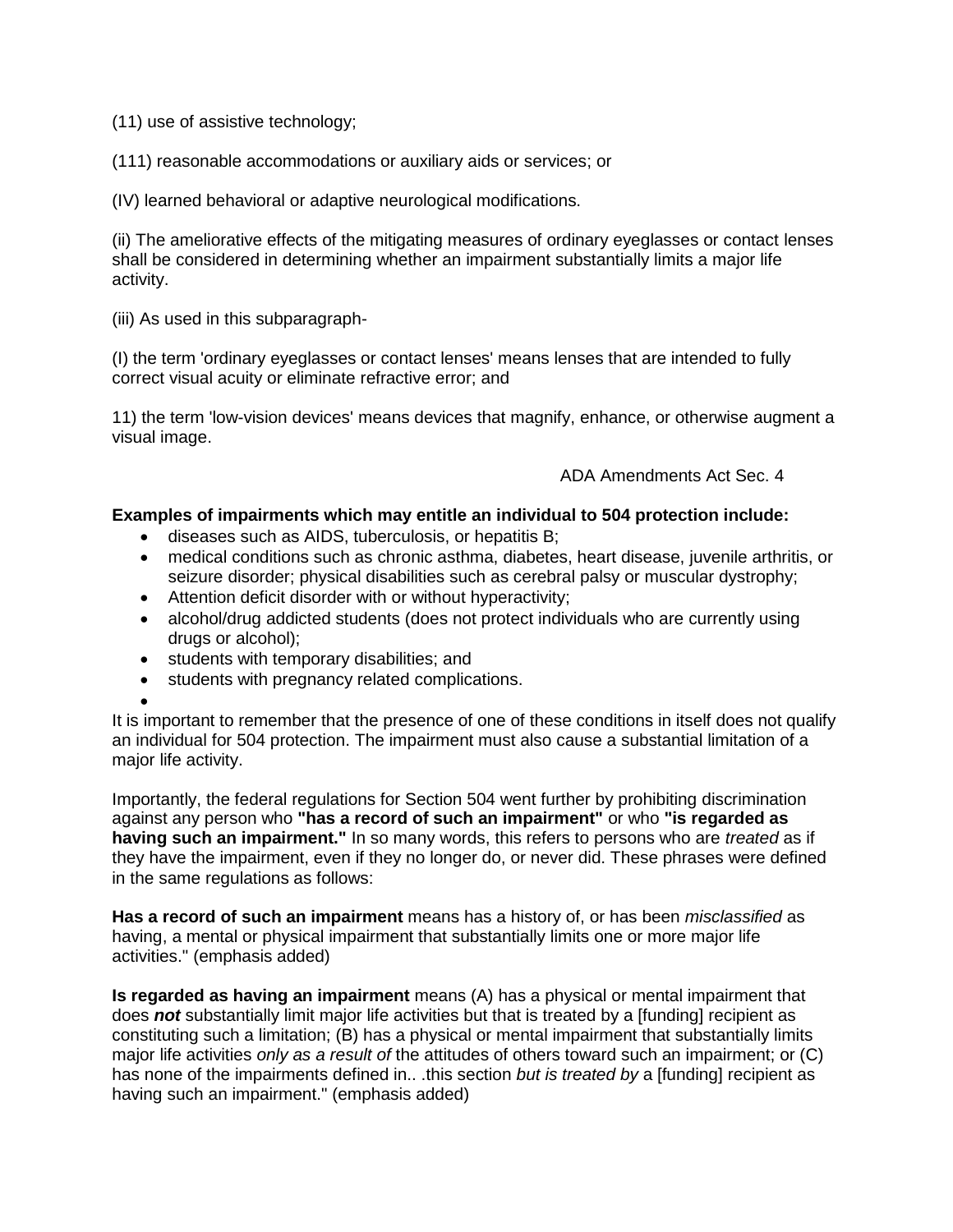It is important to note that the second and third prongs of Section 504 (has a record of or is regarded as having an impairment) do not guarantee accommodations to the individual. These prongs simply afford the individual with protection from discrimination.

### **Eligibility and Evaluation**

IDEA is an education law that offers supplemental funding for services to students with very specific educational disabilities. IDEA defines as eligible only those students who have specified types of educational disabilities and who, because of one or more of those conditions, need special education and related services. Section 504, however, protects all qualified students with disabilities, defined as those persons having a physical or mental impairment which substantially limits one or more major life activities. Section 504 covers all students who meet this definition, even if they do not fall with the IDEA categories and even if they do not need specially designed instruction.

An example of a student who may be protected under Section 504, but who may not be eligible under IDEA, is one who has juvenile arthritis (or any other crippling joint disease) but who does not require special education in order to receive FAPE. This student may be disabled because of a health impairment that substantially limits a major life activity (lack of physical strength). This student may have limited strength, and may not be able to carry a heavy backpack full of books home each night. In order to fully access the regular education program, the district may determine that it is necessary to provide an extra set of books for the student to keep at home during the school year. This would constitute a 504 accommodation.

If a school district has reason to believe a student may have a disability as defined under Section 504 and may require special accommodations in the general education setting, the district must evaluate the student. If the student is determined to be eligible under Section 504, the district must develop and implement a plan for the delivery of all services. For example, in the case of the student with juvenile arthritis, the evaluation might consist of medical documentation of the diagnosed disability and a statement of the impact of the disability on physical strength, with observations of functioning in the school setting.

### **Services**

The determination of the services needed must be made in accordance with evaluation data by a group of persons knowledgeable about the student. The team should review the nature and presence of the disability, how it affects the student's access to the educational process, whether accommodations are needed to prevent discrimination, and they must make decisions about the provision of those accommodations. The decisions about 504 eligibility and services must be documented in the student's file and, if services are provided, eligibility and the plan for services should be reviewed periodically (as determined by the team).

For a student with juvenile arthritis who has difficulty writing, Section 504 services might be the provision of a typing course and the use of a typewriter/word processor to improve writing speed and legibility, or to provide a less painful means of writing. For a student with sickle cell anemia, perhaps a modified class schedule is needed to accommodate the student's stamina. Other examples of 504 accommodations might be administration and monitoring of medication, assistance in agency referrals, use of a student journal of assignments, increased parent communication, or an increase in number of excused absences for health reasons.